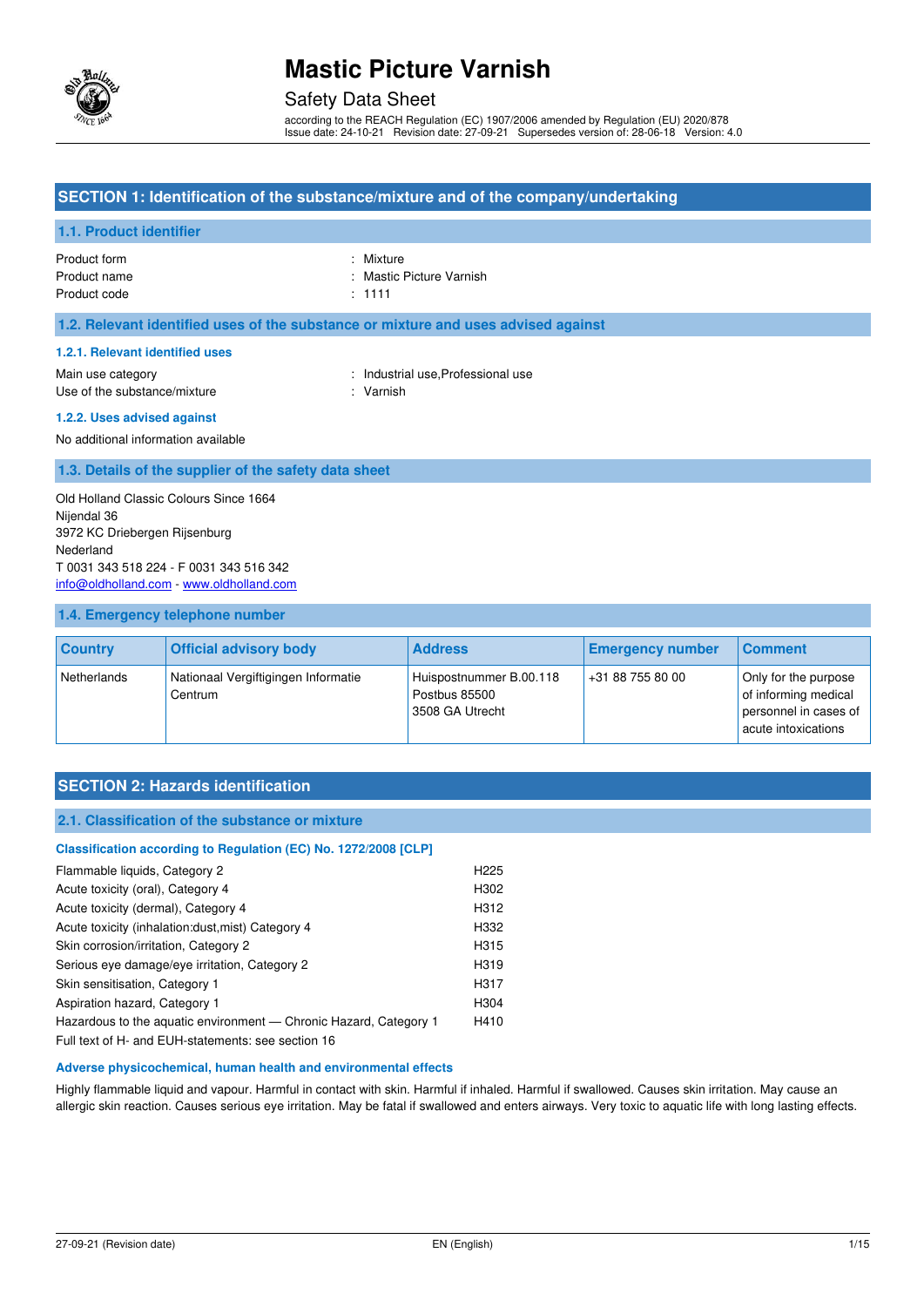## Safety Data Sheet

according to the REACH Regulation (EC) 1907/2006 amended by Regulation (EU) 2020/878

#### **2.2. Label elements**

| Labelling according to Regulation (EC) No. 1272/2008 [CLP] |                                                                                           |
|------------------------------------------------------------|-------------------------------------------------------------------------------------------|
| Hazard pictograms (CLP)                                    |                                                                                           |
|                                                            | GHS02<br>GHS08<br>GHS07<br>GHS09                                                          |
| Signal word (CLP)                                          | Danger                                                                                    |
| Contains                                                   | methanol, Mastic (resin), turpentine, oil                                                 |
| Hazard statements (CLP)                                    | H225 - Highly flammable liquid and vapour.                                                |
|                                                            | H302+H312+H332 - Harmful if swallowed, in contact with skin or if inhaled.                |
|                                                            | H304 - May be fatal if swallowed and enters airways.                                      |
|                                                            | H315 - Causes skin irritation.                                                            |
|                                                            | H317 - May cause an allergic skin reaction.                                               |
|                                                            | H319 - Causes serious eye irritation.                                                     |
|                                                            | H410 - Very toxic to aquatic life with long lasting effects.                              |
| Precautionary statements (CLP)                             | P210 - Keep away from heat, hot surfaces, sparks, open flames and other ignition sources. |
|                                                            | No smoking.                                                                               |
|                                                            | P273 - Avoid release to the environment.                                                  |
|                                                            | P280 - Wear eye protection, protective clothing, protective gloves.                       |
|                                                            | P301+P310+P331 - IF SWALLOWED: Immediately call a doctor, a POISON CENTER. Do             |
|                                                            | NOT induce vomiting.                                                                      |
|                                                            | P321 - Specific treatment (see supplemental first aid instruction on this label).         |
|                                                            | P391 - Collect spillage.                                                                  |
|                                                            |                                                                                           |

### **2.3. Other hazards**

This substance/mixture does not meet the PBT criteria of REACH regulation, annex XIII This substance/mixture does not meet the vPvB criteria of REACH regulation, annex XIII

The mixture does not contain substance(s) included in the list established in accordance with Article 59(1) of REACH for having endocrine disrupting properties, or is not identified as having endocrine disrupting properties in accordance with the criteria set out in Commission Delegated Regulation (EU) 2017/2100 or Commission Regulation (EU) 2018/605

## **SECTION 3: Composition/information on ingredients**

### **3.1. Substances**

#### Not applicable

#### **3.2. Mixtures**

| <b>Name</b>     | <b>Product identifier</b>                                                                               | %         | <b>Classification according to</b><br>Regulation (EC) No. 1272/2008<br>[CLP]                                                                                                                                                         |
|-----------------|---------------------------------------------------------------------------------------------------------|-----------|--------------------------------------------------------------------------------------------------------------------------------------------------------------------------------------------------------------------------------------|
| turpentine, oil | CAS-No.: 8006-64-2<br>EC-No.: 232-350-7<br>EC Index-No.: 650-002-00-6<br>REACH-no: 01-2119502456-<br>45 | $50 - 70$ | Flam. Lig. 3, H226<br>Acute Tox. 4 (Oral), H302<br>Acute Tox. 4 (Dermal), H312<br>Acute Tox. 4 (Inhalation), H332<br>Skin Irrit. 2, H315<br>Eye Irrit. 2, H319<br>Skin Sens. 1, H317<br>Asp. Tox. 1, H304<br>Aquatic Chronic 1, H410 |
| Mastic (resin)  | CAS-No.: 61789-92-2<br>EC-No.: 263-098-6                                                                | $25 - 30$ | Skin Sens. 1, H317<br>Asp. Tox. 1, H304<br>Aquatic Chronic 2, H411                                                                                                                                                                   |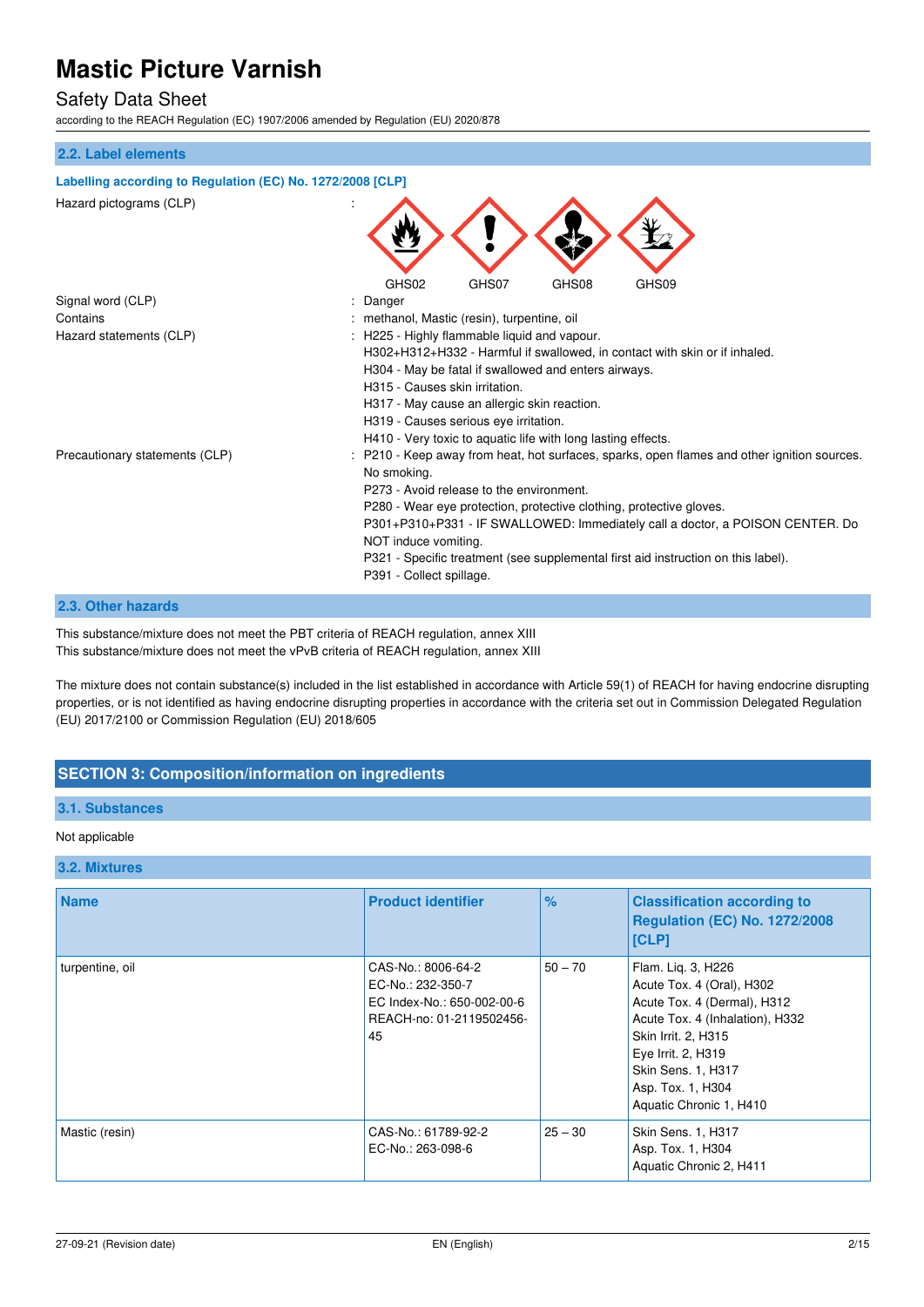# Safety Data Sheet

according to the REACH Regulation (EC) 1907/2006 amended by Regulation (EU) 2020/878

| <b>Name</b>                                                                                                                                             | <b>Product identifier</b>                                                                             | $\frac{9}{6}$ | <b>Classification according to</b><br><b>Regulation (EC) No. 1272/2008</b><br><b>[CLP]</b>                                           |
|---------------------------------------------------------------------------------------------------------------------------------------------------------|-------------------------------------------------------------------------------------------------------|---------------|--------------------------------------------------------------------------------------------------------------------------------------|
| ethanol; ethyl alcohol<br>substance with national workplace exposure limit(s)<br>(NL)                                                                   | CAS-No.: 64-17-5<br>EC-No.: 200-578-6<br>EC Index-No.: 603-002-00-5<br>REACH-no: 01-2119457610-<br>43 | $5 - 10$      | Flam. Lig. 2, H225                                                                                                                   |
| acetone; propan-2-one; propanone<br>substance with national workplace exposure limit(s)<br>(NL); substance with a Community workplace<br>exposure limit | CAS-No.: 67-64-1<br>EC-No.: 200-662-2<br>EC Index-No.: 606-001-00-8<br>REACH-no: 01-2119471330-<br>49 | $0,1 - 2$     | Flam. Lig. 2, H225<br>Eye Irrit. 2, H319<br>STOT SE 3, H336                                                                          |
| methanol<br>substance with national workplace exposure limit(s)<br>(NL); substance with a Community workplace<br>exposure limit                         | CAS-No.: 67-56-1<br>EC-No.: 200-659-6<br>EC Index-No.: 603-001-00-X<br>REACH-no: 01-2119433307-<br>44 | $0,1 - 2$     | Flam. Lig. 2, H225<br>Acute Tox. 3 (Oral), H301<br>Acute Tox. 3 (Dermal), H311<br>Acute Tox. 3 (Inhalation), H331<br>STOT SE 1, H370 |

| <b>Specific concentration limits:</b>                                                            |                                                                                                       |                                                                    |
|--------------------------------------------------------------------------------------------------|-------------------------------------------------------------------------------------------------------|--------------------------------------------------------------------|
| <b>Name</b>                                                                                      | <b>Product identifier</b>                                                                             | <b>Specific concentration limits</b>                               |
| methanol                                                                                         | CAS-No.: 67-56-1<br>EC-No.: 200-659-6<br>EC Index-No.: 603-001-00-X<br>REACH-no: 01-2119433307-<br>44 | $(3 \leq C < 10)$ STOT SE 2, H371<br>(10 ≤C < 100) STOT SE 1, H370 |
| $\Box$ . It is a set of the constant $\Box$ in the second constant of a set of $\Box$ and $\Box$ |                                                                                                       |                                                                    |

Full text of H- and EUH-statements: see section 16

| <b>SECTION 4: First aid measures</b>                                   |                                                                                                                                                                                                          |
|------------------------------------------------------------------------|----------------------------------------------------------------------------------------------------------------------------------------------------------------------------------------------------------|
| 4.1. Description of first aid measures                                 |                                                                                                                                                                                                          |
| First-aid measures general                                             | : Never give anything by mouth to an unconscious person. Do NOT induce vomiting. If<br>medical advice is needed, have product container or label at hand. Immediately call a<br>POISON CENTER or doctor. |
| First-aid measures after inhalation                                    | : Remove person to fresh air and keep comfortable for breathing. Call a POISON<br>CENTER/doctor if you feel unwell.                                                                                      |
| First-aid measures after skin contact                                  | : Take off immediately all contaminated clothing. Gently wash with plenty of soap and water.<br>If skin irritation or rash occurs: Get medical advice/attention.                                         |
| First-aid measures after eye contact                                   | : Rinse cautiously with water for several minutes. Remove contact lenses, if present and easy<br>to do. Continue rinsing. If eye irritation persists: Get medical advice/attention.                      |
| First-aid measures after ingestion                                     | : Rinse mouth. Do NOT induce vomiting. Immediately call a POISON CENTER/doctor.                                                                                                                          |
| 4.2. Most important symptoms and effects, both acute and delayed       |                                                                                                                                                                                                          |
| Symptoms/effects after skin contact                                    | : Irritation. May cause an allergic skin reaction. Repeated exposure may cause skin dryness<br>or cracking.                                                                                              |
| Symptoms/effects after eye contact<br>Symptoms/effects after ingestion | : Eye irritation.<br>: Risk of lung oedema.                                                                                                                                                              |

**4.3. Indication of any immediate medical attention and special treatment needed** 

Treat symptomatically.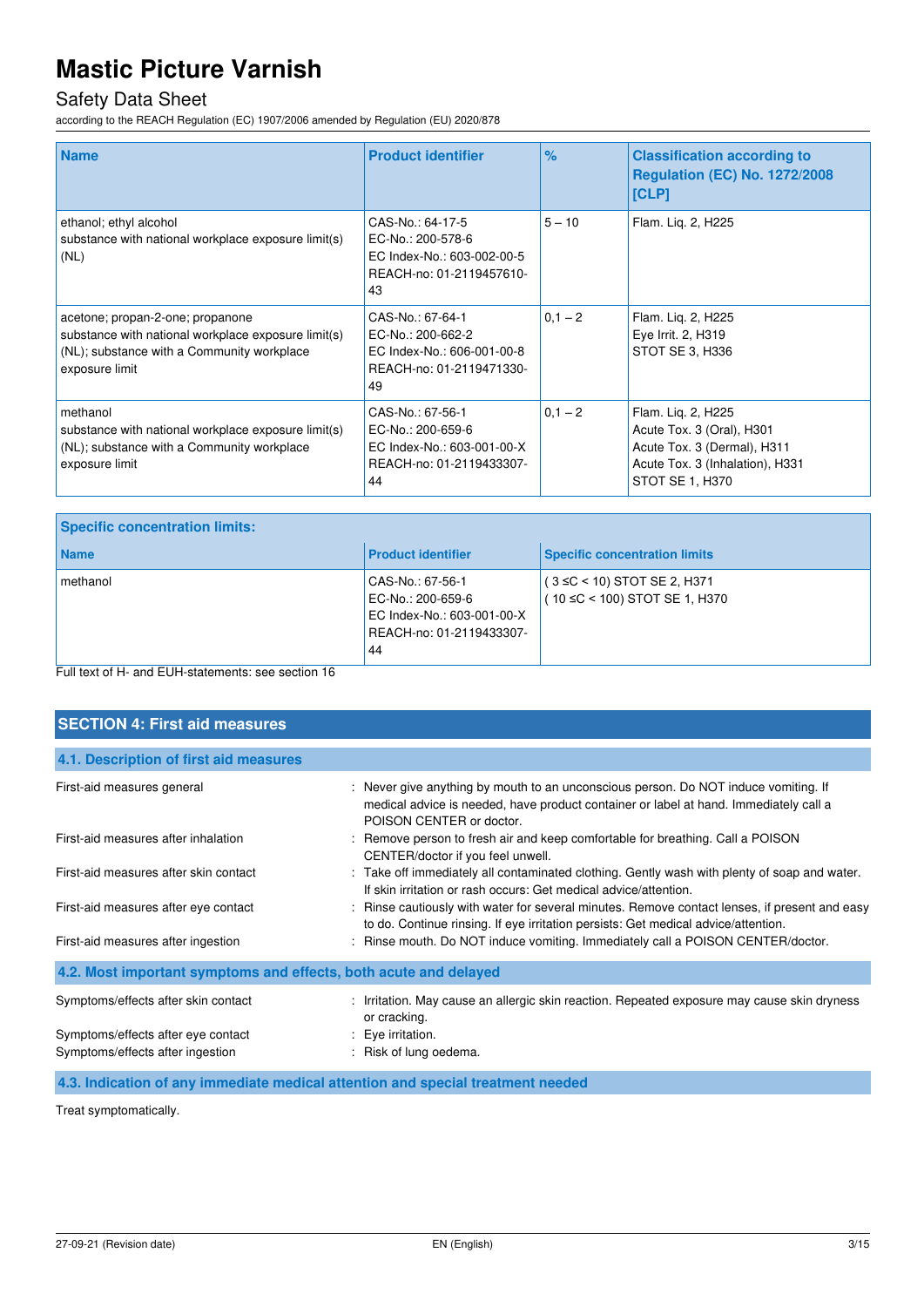# Safety Data Sheet

according to the REACH Regulation (EC) 1907/2006 amended by Regulation (EU) 2020/878

| <b>SECTION 5: Firefighting measures</b>                         |                                                                                                                                                                                                             |
|-----------------------------------------------------------------|-------------------------------------------------------------------------------------------------------------------------------------------------------------------------------------------------------------|
| 5.1. Extinguishing media                                        |                                                                                                                                                                                                             |
| Suitable extinguishing media<br>Unsuitable extinguishing media  | : Sand. Water spray. Dry powder. Foam. Carbon dioxide.<br>: Do not use a heavy water stream.                                                                                                                |
| 5.2. Special hazards arising from the substance or mixture      |                                                                                                                                                                                                             |
| Fire hazard<br>Hazardous decomposition products in case of fire | : Highly flammable liquid and vapour.<br>: Toxic fumes may be released.                                                                                                                                     |
| 5.3. Advice for firefighters                                    |                                                                                                                                                                                                             |
| Protection during firefighting<br>Other information             | : Do not attempt to take action without suitable protective equipment. Self-contained<br>breathing apparatus. Complete protective clothing.<br>: Prevent fire fighting water from entering the environment. |

| <b>SECTION 6: Accidental release measures</b>                            |                                                                                                                                                                |  |
|--------------------------------------------------------------------------|----------------------------------------------------------------------------------------------------------------------------------------------------------------|--|
| 6.1. Personal precautions, protective equipment and emergency procedures |                                                                                                                                                                |  |
| 6.1.1. For non-emergency personnel                                       |                                                                                                                                                                |  |
| <b>Emergency procedures</b>                                              | : Ventilate spillage area. No open flames, no sparks, and no smoking. Avoid contact with<br>skin, eyes and clothing. Avoid breathing vapours, mist, spray.     |  |
| 6.1.2. For emergency responders                                          |                                                                                                                                                                |  |
| Protective equipment                                                     | : Do not attempt to take action without suitable protective equipment. For further information<br>refer to section 8: "Exposure controls/personal protection". |  |
| <b>6.2. Environmental precautions</b>                                    |                                                                                                                                                                |  |
| Avoid release to the environment.                                        |                                                                                                                                                                |  |

| 6.3. Methods and material for containment and cleaning up |                                                                                                                  |  |
|-----------------------------------------------------------|------------------------------------------------------------------------------------------------------------------|--|
| For containment                                           | : Collect spillage.                                                                                              |  |
| Methods for cleaning up                                   | : Take up liquid spill into absorbent material. Notify authorities if product enters sewers or<br>public waters. |  |
| Other information                                         | : Dispose of materials or solid residues at an authorized site.                                                  |  |
| 6.4. Reference to other sections                          |                                                                                                                  |  |

For disposal of contaminated materials refer to section 13 : "Disposal considerations". For further information refer to section 8 :" Exposurecontrols/personal protection".

| <b>SECTION 7: Handling and storage</b>                            |                                                                                                                                                                                                                                                                                                                                                                                                                                                                                                                                                                                                                                                                                                                                          |
|-------------------------------------------------------------------|------------------------------------------------------------------------------------------------------------------------------------------------------------------------------------------------------------------------------------------------------------------------------------------------------------------------------------------------------------------------------------------------------------------------------------------------------------------------------------------------------------------------------------------------------------------------------------------------------------------------------------------------------------------------------------------------------------------------------------------|
| 7.1. Precautions for safe handling                                |                                                                                                                                                                                                                                                                                                                                                                                                                                                                                                                                                                                                                                                                                                                                          |
| Precautions for safe handling<br>Hygiene measures                 | : Keep away from heat, hot surfaces, sparks, open flames and other ignition sources. No<br>smoking. Ground/bond container and receiving equipment. Use only non-sparking tools.<br>Take precautionary measures against static discharge. Flammable vapours may<br>accumulate in the container. Use explosion-proof equipment. Wear personal protective<br>equipment. Do not get in eyes, on skin, or on clothing. Use only outdoors or in a well-<br>ventilated area. Avoid breathing vapours, mist, spray.<br>: Wash contaminated clothing before reuse. Contaminated work clothing should not be<br>allowed out of the workplace. Do not eat, drink or smoke when using this product. Always<br>wash hands after handling the product. |
| 7.2. Conditions for safe storage, including any incompatibilities |                                                                                                                                                                                                                                                                                                                                                                                                                                                                                                                                                                                                                                                                                                                                          |
| <b>Technical measures</b>                                         | : Explosion-free electrical equipment and lighting with earth. Ground/bond container and<br>receiving equipment.                                                                                                                                                                                                                                                                                                                                                                                                                                                                                                                                                                                                                         |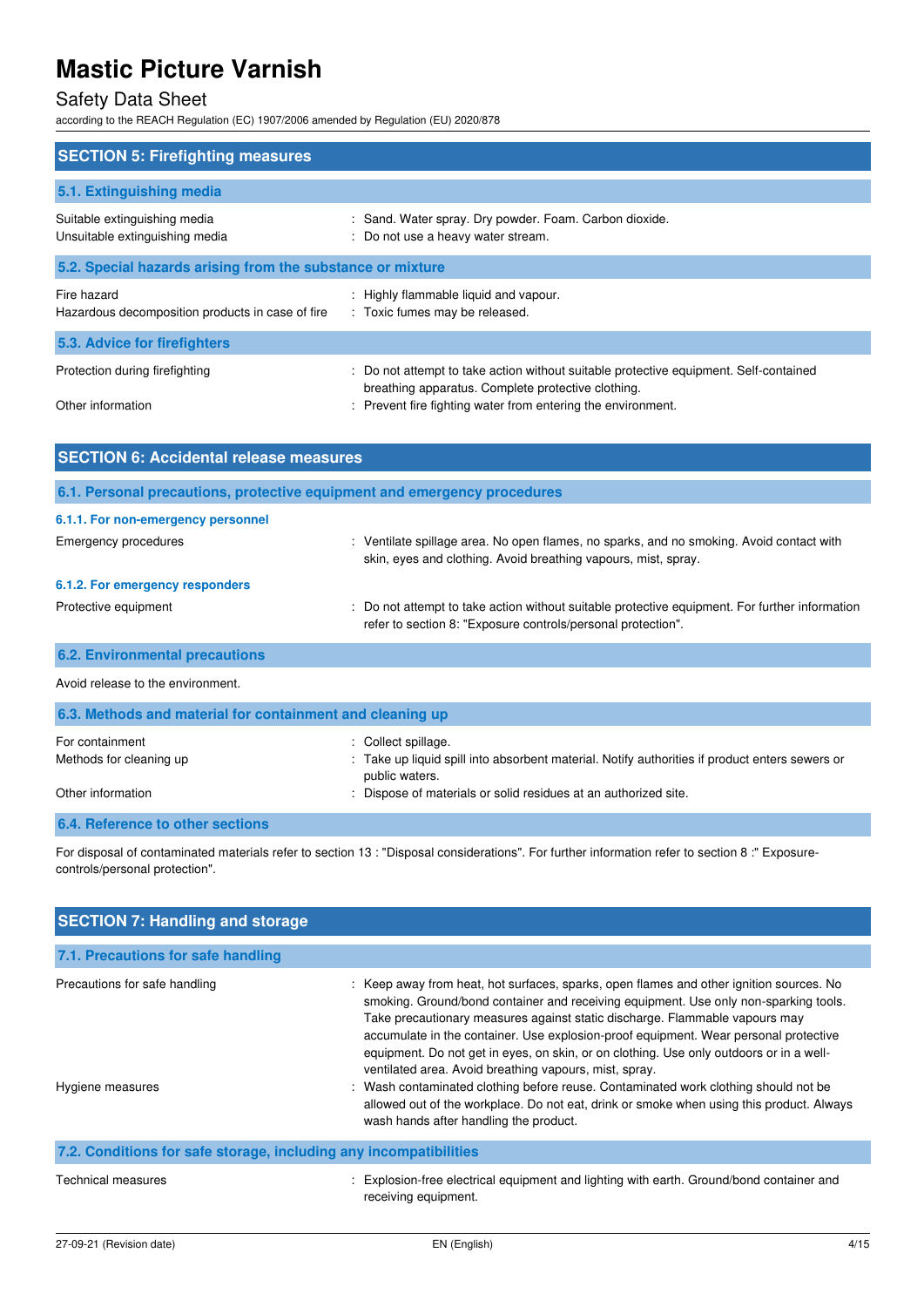# Safety Data Sheet

according to the REACH Regulation (EC) 1907/2006 amended by Regulation (EU) 2020/878

| Storage conditions        | : Store in a well-ventilated place. Keep cool. Keep container tightly closed. Store locked up. |
|---------------------------|------------------------------------------------------------------------------------------------|
| Incompatible products     | : Strong bases. Strong acids. Strong oxidation agent.                                          |
| Heat and ignition sources | : Keep away from heat and direct sunlight, ignition sources.                                   |
| 7.3. Specific end use(s)  |                                                                                                |

No additional information available

### **SECTION 8: Exposure controls/personal protection**

### **8.1. Control parameters**

#### **8.1.1 National occupational exposure and biological limit values**

| ethanol; ethyl alcohol (64-17-5)                          |                                                                                                                                                                                                                                                                                                                                                                                         |  |
|-----------------------------------------------------------|-----------------------------------------------------------------------------------------------------------------------------------------------------------------------------------------------------------------------------------------------------------------------------------------------------------------------------------------------------------------------------------------|--|
| <b>Netherlands - Occupational Exposure Limits</b>         |                                                                                                                                                                                                                                                                                                                                                                                         |  |
| Local name                                                | Ethanol                                                                                                                                                                                                                                                                                                                                                                                 |  |
| TGG-8u (OEL TWA)                                          | 260 mg/m $3$                                                                                                                                                                                                                                                                                                                                                                            |  |
| TGG-15min (OEL STEL)                                      | 1900 mg/m <sup>3</sup>                                                                                                                                                                                                                                                                                                                                                                  |  |
| Remark                                                    | Kankerverwekkende stof. H (Huidopname) Stoffen die relatief gemakkelijk door de huid<br>kunnen worden opgenomen, hetgeen een substantiële bijdrage kan betekenen aan de<br>totale inwendige blootstelling, hebben in de lijst een H-aanduiding. Bij deze stoffen moeten<br>naast maatregelen tegen inademing ook adequate maatregelen ter voorkoming van<br>huidcontact worden genomen. |  |
| Regulatory reference                                      | Arbeidsomstandighedenregeling 2021                                                                                                                                                                                                                                                                                                                                                      |  |
| acetone; propan-2-one; propanone (67-64-1)                |                                                                                                                                                                                                                                                                                                                                                                                         |  |
| <b>EU - Indicative Occupational Exposure Limit (IOEL)</b> |                                                                                                                                                                                                                                                                                                                                                                                         |  |
| Local name                                                | Acetone                                                                                                                                                                                                                                                                                                                                                                                 |  |
| <b>IOEL TWA</b>                                           | 1210 mg/m <sup>3</sup>                                                                                                                                                                                                                                                                                                                                                                  |  |
| <b>IOEL TWA [ppm]</b>                                     | 500 ppm                                                                                                                                                                                                                                                                                                                                                                                 |  |
| Regulatory reference                                      | COMMISSION DIRECTIVE 2000/39/EC                                                                                                                                                                                                                                                                                                                                                         |  |
| <b>Netherlands - Occupational Exposure Limits</b>         |                                                                                                                                                                                                                                                                                                                                                                                         |  |
| Local name                                                | Aceton                                                                                                                                                                                                                                                                                                                                                                                  |  |
| TGG-8u (OEL TWA)                                          | 1210 mg/m <sup>3</sup>                                                                                                                                                                                                                                                                                                                                                                  |  |
| TGG-15min (OEL STEL)                                      | 2420 mg/m <sup>3</sup>                                                                                                                                                                                                                                                                                                                                                                  |  |
| Regulatory reference                                      | Arbeidsomstandighedenregeling 2021                                                                                                                                                                                                                                                                                                                                                      |  |
| methanol (67-56-1)                                        |                                                                                                                                                                                                                                                                                                                                                                                         |  |
| <b>EU - Indicative Occupational Exposure Limit (IOEL)</b> |                                                                                                                                                                                                                                                                                                                                                                                         |  |
| Local name                                                | Methanol                                                                                                                                                                                                                                                                                                                                                                                |  |
| <b>IOEL TWA</b>                                           | 260 mg/m <sup>3</sup>                                                                                                                                                                                                                                                                                                                                                                   |  |
| IOEL TWA [ppm]                                            | 200 ppm                                                                                                                                                                                                                                                                                                                                                                                 |  |
| Remark                                                    | Skin                                                                                                                                                                                                                                                                                                                                                                                    |  |
| Regulatory reference                                      | COMMISSION DIRECTIVE 2006/15/EC                                                                                                                                                                                                                                                                                                                                                         |  |
| <b>Netherlands - Occupational Exposure Limits</b>         |                                                                                                                                                                                                                                                                                                                                                                                         |  |
| Local name                                                | Methanol                                                                                                                                                                                                                                                                                                                                                                                |  |
| TGG-8u (OEL TWA)                                          | 133 mg/m $3$                                                                                                                                                                                                                                                                                                                                                                            |  |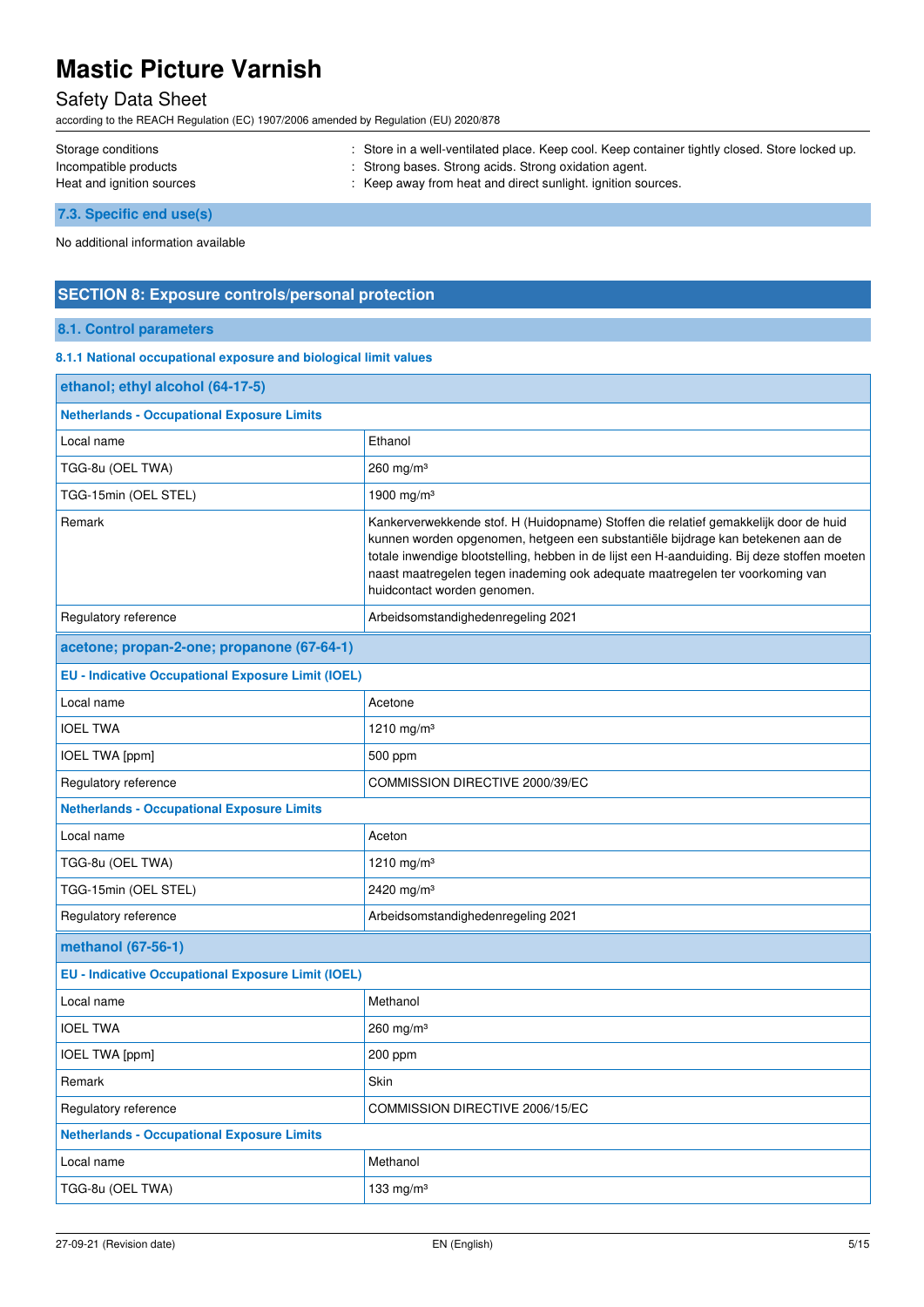## Safety Data Sheet

according to the REACH Regulation (EC) 1907/2006 amended by Regulation (EU) 2020/878

| $ $ methanol $(67-56-1)$ |                                                                                                                                                                                                                                                                                                                                                              |
|--------------------------|--------------------------------------------------------------------------------------------------------------------------------------------------------------------------------------------------------------------------------------------------------------------------------------------------------------------------------------------------------------|
| Remark                   | H (Huidopname) Stoffen die relatief gemakkelijk door de huid kunnen worden opgenomen,<br>hetgeen een substantiële bijdrage kan betekenen aan de totale inwendige blootstelling,<br>hebben in de lijst een H-aanduiding. Bij deze stoffen moeten naast maatregelen tegen<br>inademing ook adequate maatregelen ter voorkoming van huidcontact worden genomen. |
| Regulatory reference     | Arbeidsomstandighedenregeling 2021                                                                                                                                                                                                                                                                                                                           |

#### **8.1.2. Recommended monitoring procedures**

No additional information available

#### **8.1.3. Air contaminants formed**

No additional information available

#### **8.1.4. DNEL and PNEC**

No additional information available

#### **8.1.5. Control banding**

No additional information available

#### **8.2. Exposure controls**

#### **8.2.1. Appropriate engineering controls**

**Appropriate engineering controls:** 

Ensure good ventilation of the work station.

#### **8.2.2. Personal protection equipment**

#### **Personal protective equipment:**

Protective clothing. Safety glasses. Gloves. Breathing equipment.

### **Personal protective equipment symbol(s):**



#### **8.2.2.1. Eye and face protection**

**Eye protection:**  Safety glasses. EN 166

#### **8.2.2.2. Skin protection**

#### **Skin and body protection:**

Wear suitable protective clothing. CEN : EN 340; EN 368; EN 369; EN 467. EN 13034

#### **Hand protection:**

Wear suitable gloves resistant to chemical penetration. Chemical resistant gloves (according to European standard NF EN 374 or equivalent)

| <b>Hand protection</b>                |                                                  |                        |                |                    |                   |
|---------------------------------------|--------------------------------------------------|------------------------|----------------|--------------------|-------------------|
| Type                                  | <b>Material</b>                                  | <b>Permeation</b>      | Thickness (mm) | <b>Penetration</b> | <b>Standard</b>   |
| Reusable gloves,<br>Disposable gloves | Polyvinylchloride (PVC),<br>Nitrile rubber (NBR) | $6$ ( $>$ 480 minutes) | ≥0.11          |                    | <b>EN ISO 374</b> |

#### **8.2.2.3. Respiratory protection**

#### **Respiratory protection:**

Wear respiratory protection. EN 143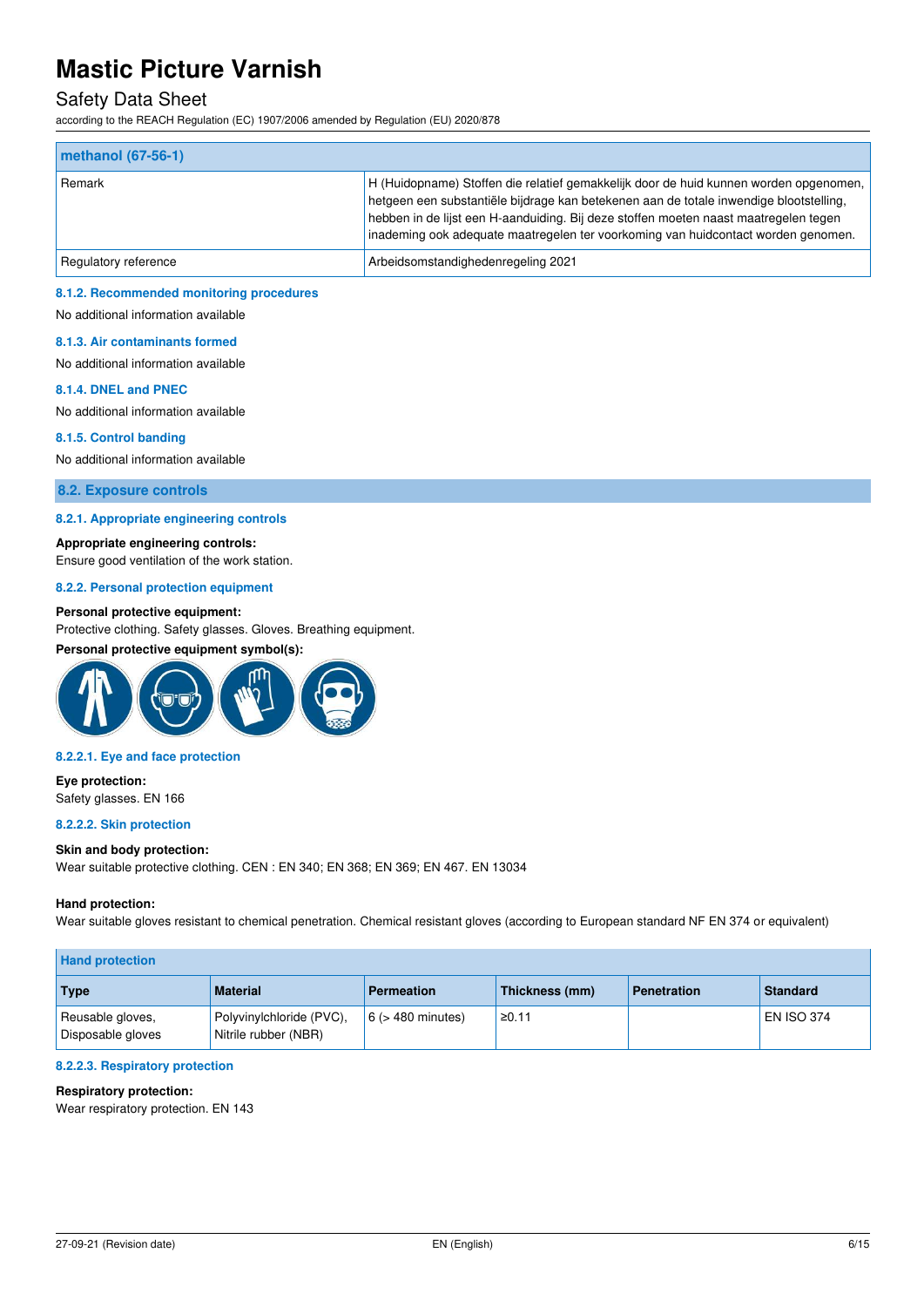# Safety Data Sheet

according to the REACH Regulation (EC) 1907/2006 amended by Regulation (EU) 2020/878

| <b>Respiratory protection</b> |                    |                                                       |                 |
|-------------------------------|--------------------|-------------------------------------------------------|-----------------|
| <b>Device</b>                 | <b>Filter type</b> | <b>Condition</b>                                      | <b>Standard</b> |
| Approved respirator           | Type P1            | Vapour protection, Protection for<br>Liquid particles | <b>EN 143</b>   |

#### **8.2.2.4. Thermal hazards**

No additional information available

#### **8.2.3. Environmental exposure controls**

#### **Environmental exposure controls:**

Avoid release to the environment.

#### **Other information:**

Do not eat, drink or smoke when using this product.

## **SECTION 9: Physical and chemical properties**

### **9.1. Information on basic physical and chemical properties**

| Physical state                                  | Liquid          |
|-------------------------------------------------|-----------------|
| Colour                                          | Colourless.     |
| Odour                                           | characteristic. |
| Odour threshold                                 | Not available   |
| Melting point                                   | Not available   |
| Freezing point                                  | Not available   |
| Boiling point                                   | Not available   |
| Flammability                                    | Not available   |
| <b>Explosive limits</b>                         | Not available   |
| Lower explosive limit (LEL)                     | Not available   |
| Upper explosive limit (UEL)                     | Not available   |
| Flash point                                     | Not available   |
| Auto-ignition temperature                       | Not available   |
| Decomposition temperature                       | Not available   |
| рH                                              | Not available   |
| Viscosity, kinematic                            | Not available   |
| Solubility                                      | Not available   |
| Partition coefficient n-octanol/water (Log Kow) | Not available   |
| Vapour pressure                                 | Not available   |
| Vapour pressure at 50 °C                        | Not available   |
| Density                                         | Not available   |
| Relative density                                | Not available   |
| Relative vapour density at 20 °C                | Not available   |
| Particle size                                   | Not applicable  |
| Particle size distribution                      | Not applicable  |
| Particle shape                                  | Not applicable  |
| Particle aspect ratio                           | Not applicable  |
| Particle aggregation state                      | Not applicable  |
| Particle agglomeration state                    | Not applicable  |
| Particle specific surface area                  | Not applicable  |
| Particle dustiness                              | Not applicable  |

#### **9.2. Other information**

#### **9.2.1. Information with regard to physical hazard classes**

No additional information available

#### **9.2.2. Other safety characteristics**

No additional information available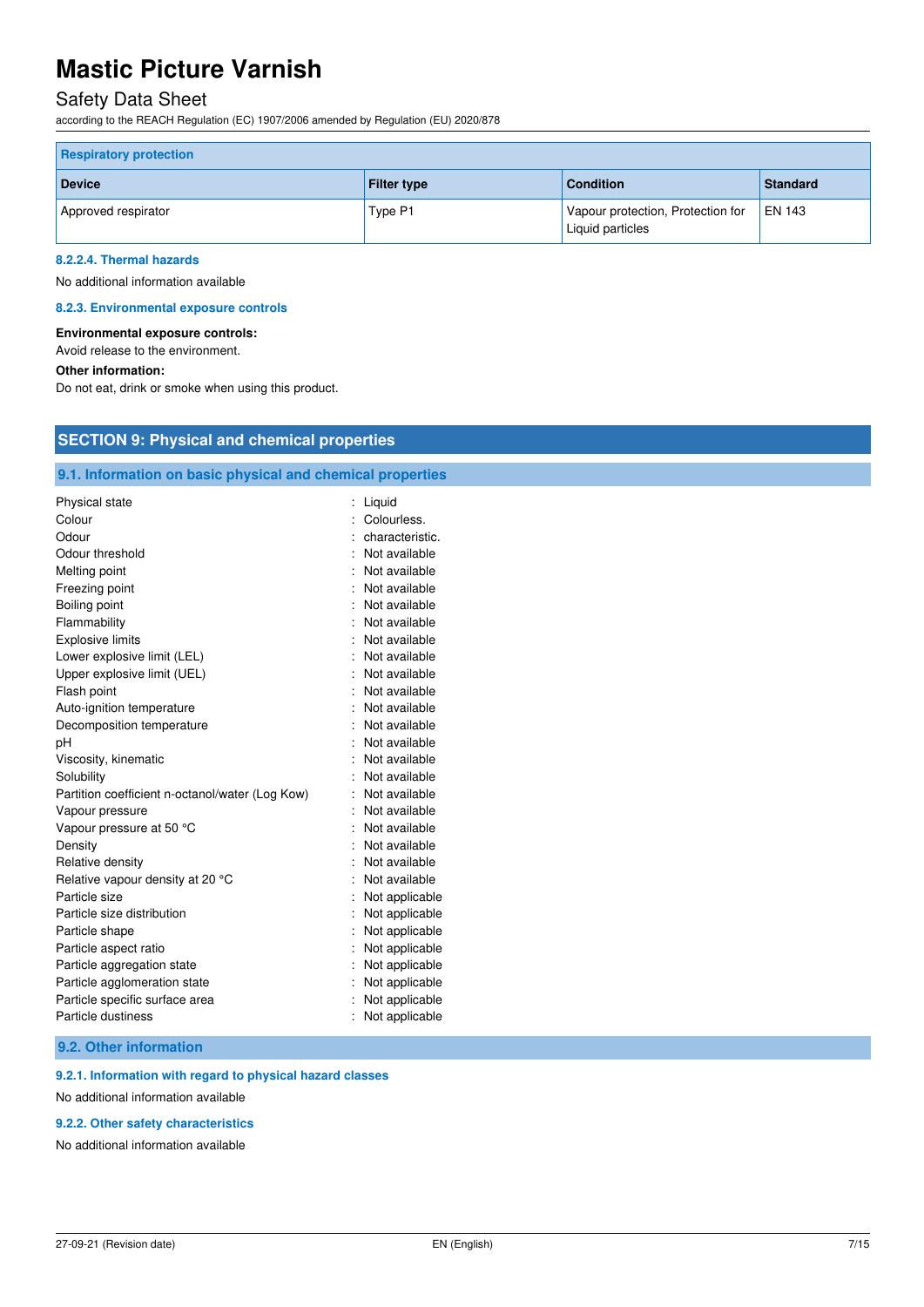# Safety Data Sheet

according to the REACH Regulation (EC) 1907/2006 amended by Regulation (EU) 2020/878

| <b>SECTION 10: Stability and reactivity</b> |  |
|---------------------------------------------|--|
| 10.1. Reactivity                            |  |
| Highly flammable liquid and vapour.         |  |
| <b>10.2. Chemical stability</b>             |  |
| Stable under normal conditions.             |  |
|                                             |  |

**10.3. Possibility of hazardous reactions**  No dangerous reactions known under normal conditions of use.

**10.4. Conditions to avoid** 

Avoid contact with hot surfaces. Heat. No flames, no sparks. Eliminate all sources of ignition.

**10.5. Incompatible materials** 

Strong bases. Strong oxidizing agents. Strong acids.

**10.6. Hazardous decomposition products** 

Combustion generates: Carbon oxides (CO, CO2).

### **SECTION 11: Toxicological information**

| 11.1. Information on hazard classes as defined in Regulation (EC) No 1272/2008  |                                                                                 |
|---------------------------------------------------------------------------------|---------------------------------------------------------------------------------|
| Acute toxicity (oral)<br>Acute toxicity (dermal)<br>Acute toxicity (inhalation) | : Harmful if swallowed.<br>Harmful in contact with skin.<br>Harmful if inhaled. |
| <b>Mastic Picture Varnish</b>                                                   |                                                                                 |
| ATE CLP (oral)                                                                  | 763,359 mg/kg bodyweight                                                        |
| ATE CLP (dermal)                                                                | 1717,855 mg/kg bodyweight                                                       |
| ATE CLP (dust, mist)                                                            | 2,37 mg/l/4h                                                                    |
| ethanol; ethyl alcohol (64-17-5)                                                |                                                                                 |
| LD50 oral rat                                                                   | 6200 mg/kg                                                                      |
| LD50 dermal rabbit                                                              | 20000 mg/kg                                                                     |
| LC50 Inhalation - Rat (Vapours)                                                 | 95,6 mg/l/4h                                                                    |
| <b>Mastic (resin) (61789-92-2)</b>                                              |                                                                                 |
| LD50 oral rat                                                                   | $> 5000$ mg/kg                                                                  |
| LD50 dermal rabbit                                                              | $> 5000$ mg/kg                                                                  |
| Skin corrosion/irritation                                                       | Causes skin irritation.                                                         |
| Serious eye damage/irritation                                                   | Causes serious eye irritation.                                                  |
| Respiratory or skin sensitisation                                               | May cause an allergic skin reaction.                                            |
| Germ cell mutagenicity                                                          | Not classified                                                                  |
| Carcinogenicity                                                                 | Not classified                                                                  |
| Reproductive toxicity                                                           | Not classified                                                                  |
| STOT-single exposure<br>۰.                                                      | Not classified                                                                  |
| acetone; propan-2-one; propanone (67-64-1)                                      |                                                                                 |
| STOT-single exposure                                                            | May cause drowsiness or dizziness.                                              |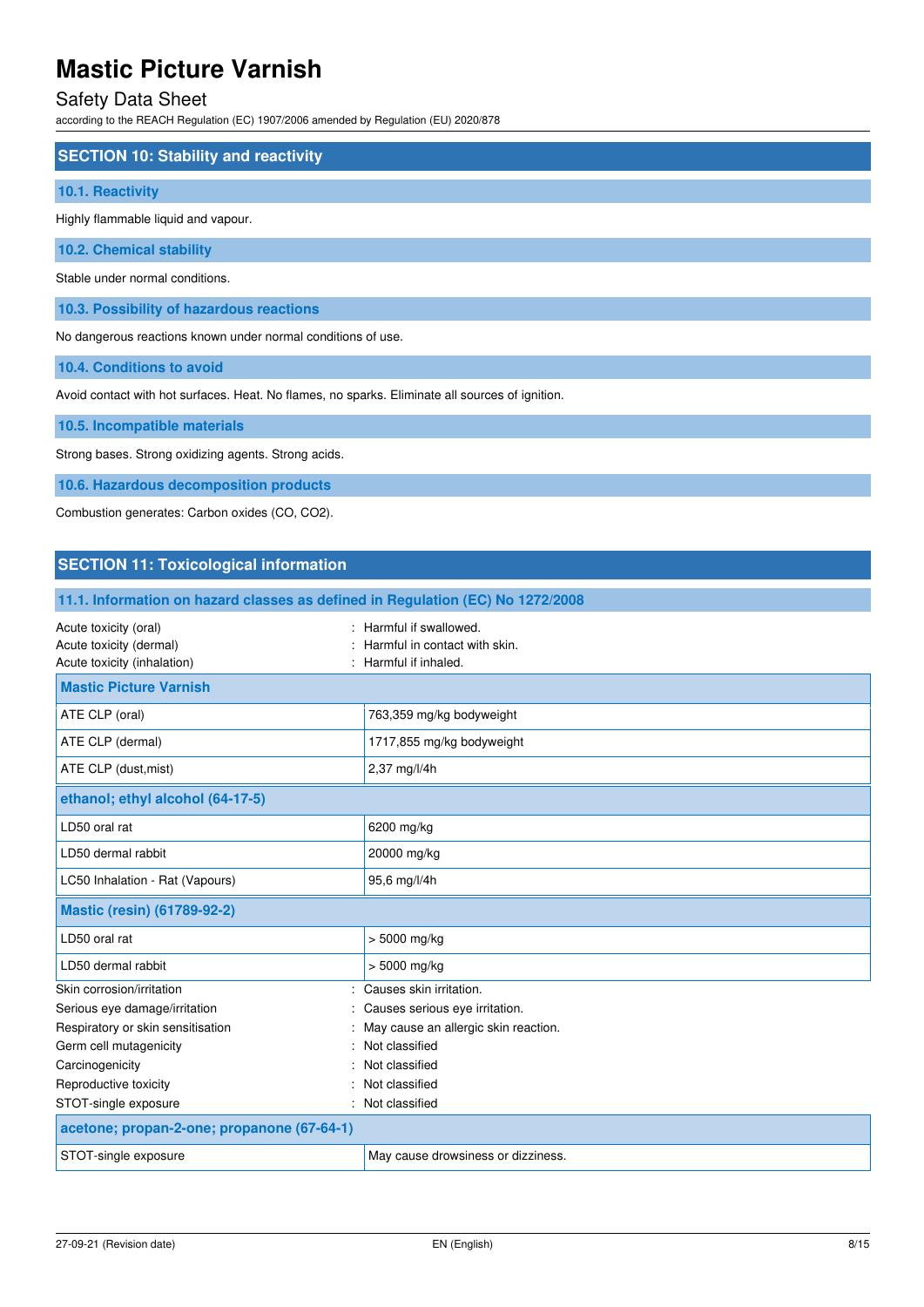# Safety Data Sheet

according to the REACH Regulation (EC) 1907/2006 amended by Regulation (EU) 2020/878

| methanol (67-56-1)                      |                                                 |
|-----------------------------------------|-------------------------------------------------|
| STOT-single exposure                    | Causes damage to organs.                        |
| STOT-repeated exposure                  | : Not classified                                |
| Aspiration hazard                       | : May be fatal if swallowed and enters airways. |
| 11.2. Information on other hazards      |                                                 |
| 11.2.1. Endocrine disrupting properties |                                                 |
| No additional information available     |                                                 |

### **11.2.2. Other information**

Other information  $\qquad \qquad : R$ isk of aspiration pneumonia

# **SECTION 12: Ecological information**

### **12.1. Toxicity**

| Ecology - general<br>Hazardous to the aquatic environment, short-term<br>(acute)<br>Hazardous to the aquatic environment, long-term<br>(chronic) | : Toxic to aquatic life with long lasting effects.<br>: Not classified<br>: Very toxic to aquatic life with long lasting effects. |
|--------------------------------------------------------------------------------------------------------------------------------------------------|-----------------------------------------------------------------------------------------------------------------------------------|
| ethanol; ethyl alcohol (64-17-5)                                                                                                                 |                                                                                                                                   |
| LC50 - Fish [1]                                                                                                                                  | 8140 mg/l 48 h                                                                                                                    |
| EC50 - Crustacea [1]                                                                                                                             | $9268 - 14221$ mg/l 48 h                                                                                                          |
| EC50 - Crustacea [2]                                                                                                                             | 65 mg/l 72 h                                                                                                                      |
| ErC50 algae                                                                                                                                      | 1450 mg/l 8 d                                                                                                                     |

### **12.2. Persistence and degradability**

| ethanol; ethyl alcohol (64-17-5) |                                            |
|----------------------------------|--------------------------------------------|
| Biochemical oxygen demand (BOD)  | $0.9 - 1.67$ g O <sub>2</sub> /g substance |
| BOD (% of ThOD)                  | 94 % ThOD                                  |

## **12.3. Bioaccumulative potential**

#### No additional information available

**12.4. Mobility in soil** 

### No additional information available

**12.5. Results of PBT and vPvB assessment Mastic Picture Varnish**  This substance/mixture does not meet the PBT criteria of REACH regulation, annex XIII This substance/mixture does not meet the vPvB criteria of REACH regulation, annex XIII **12.6. Endocrine disrupting properties** 

No additional information available

**12.7. Other adverse effects** 

No additional information available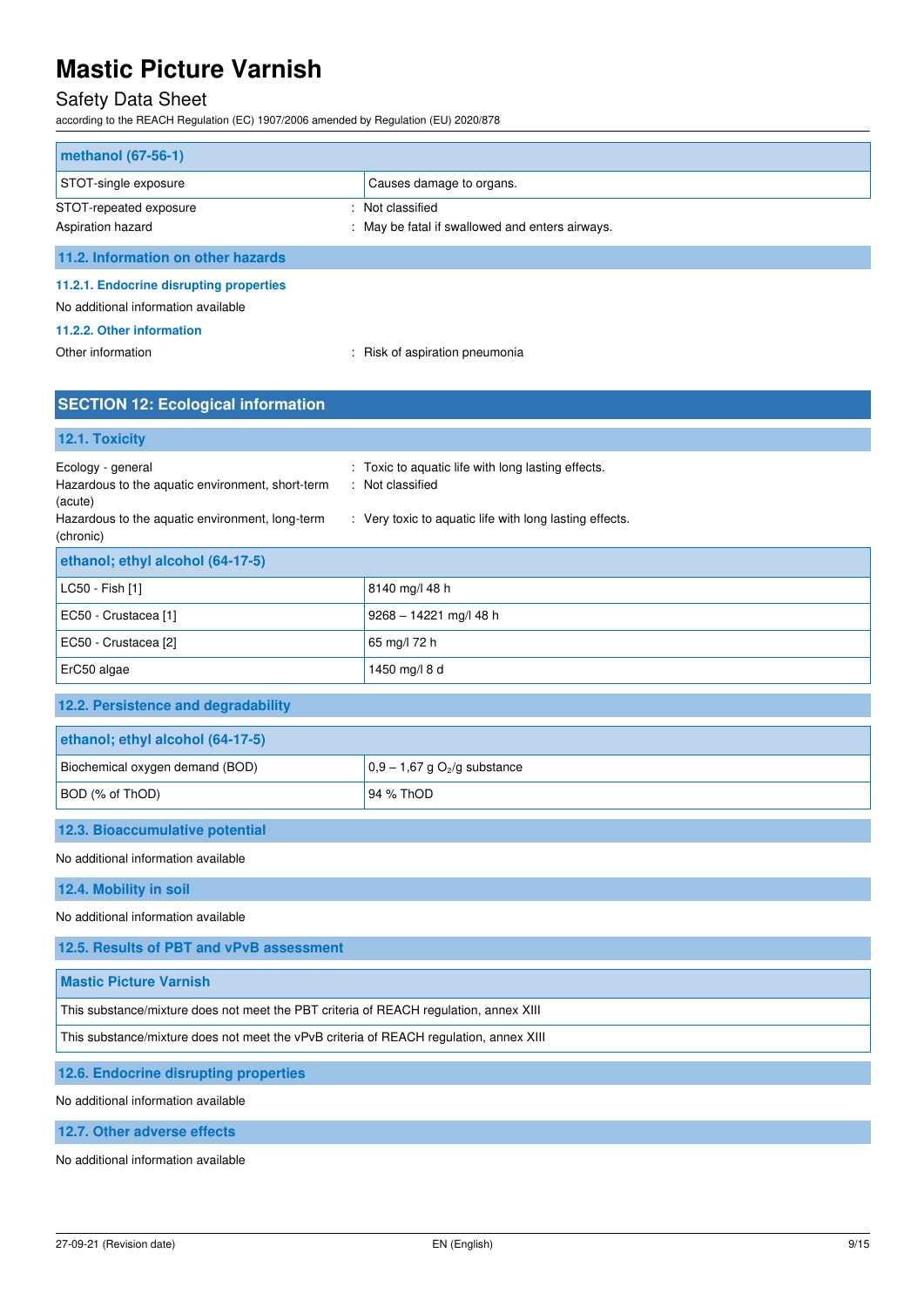# Safety Data Sheet

according to the REACH Regulation (EC) 1907/2006 amended by Regulation (EU) 2020/878

| <b>SECTION 13: Disposal considerations</b>        |                                                                                                                                                                                                                                    |
|---------------------------------------------------|------------------------------------------------------------------------------------------------------------------------------------------------------------------------------------------------------------------------------------|
| 13.1. Waste treatment methods                     |                                                                                                                                                                                                                                    |
| Waste treatment methods<br>Additional information | : Dispose of contents/container in accordance with licensed collector's sorting instructions.<br>: Flammable vapours may accumulate in the container. Handle empty containers with care<br>because residual vapours are flammable. |
| Ecology - waste materials                         | : Avoid release to the environment.                                                                                                                                                                                                |

# **SECTION 14: Transport information**

| In accordance with ADR / IMDG / IATA / ADN / RID                                                                                         |                                                                                |                                                                                                                               |                                                                                                                                |                                                                                                                               |
|------------------------------------------------------------------------------------------------------------------------------------------|--------------------------------------------------------------------------------|-------------------------------------------------------------------------------------------------------------------------------|--------------------------------------------------------------------------------------------------------------------------------|-------------------------------------------------------------------------------------------------------------------------------|
| <b>ADR</b>                                                                                                                               | <b>IMDG</b>                                                                    | <b>IATA</b>                                                                                                                   | <b>ADN</b>                                                                                                                     | <b>RID</b>                                                                                                                    |
| 14.1. UN number or ID number                                                                                                             |                                                                                |                                                                                                                               |                                                                                                                                |                                                                                                                               |
| <b>UN 1263</b>                                                                                                                           | <b>UN 1263</b>                                                                 | <b>UN 1263</b>                                                                                                                | <b>UN 1263</b>                                                                                                                 | UN 1263                                                                                                                       |
| 14.2. UN proper shipping name                                                                                                            |                                                                                |                                                                                                                               |                                                                                                                                |                                                                                                                               |
| <b>PAINT RELATED</b><br>MATERIAL (CONTAINS;<br>ethanol, ethyl alcohol)                                                                   | <b>PAINT RELATED</b><br>MATERIAL (CONTAINS;<br>ethanol, ethyl alcohol)         | <b>PAINT RELATED</b><br>MATERIAL (CONTAINS;<br>ethanol, ethyl alcohol)                                                        | <b>PAINT RELATED</b><br>MATERIAL (CONTAINS;<br>ethanol, ethyl alcohol)                                                         | <b>PAINT RELATED</b><br>MATERIAL (CONTAINS;<br>ethanol, ethyl alcohol)                                                        |
| <b>Transport document description</b>                                                                                                    |                                                                                |                                                                                                                               |                                                                                                                                |                                                                                                                               |
| UN 1263 PAINT RELATED<br>MATERIAL (CONTAINS ;<br>ethanol, ethyl alcohol), 3, II,<br>(D/E),<br><b>ENVIRONMENTALLY</b><br><b>HAZARDOUS</b> | UN 1263 PAINT RELATED<br>MATERIAL (CONTAINS;<br>ethanol, ethyl alcohol), 3, II | UN 1263 PAINT RELATED<br>MATERIAL (CONTAINS:<br>ethanol, ethyl alcohol), 3, II,<br><b>ENVIRONMENTALLY</b><br><b>HAZARDOUS</b> | UN 1263 PAINT RELATED<br>MATERIAL (CONTAINS ;<br>ethanol, ethyl alcohol), 3, II,<br><b>ENVIRONMENTALLY</b><br><b>HAZARDOUS</b> | UN 1263 PAINT RELATED<br>MATERIAL (CONTAINS;<br>ethanol, ethyl alcohol), 3, II,<br><b>ENVIRONMENTALLY</b><br><b>HAZARDOUS</b> |
| 14.3. Transport hazard class(es)                                                                                                         |                                                                                |                                                                                                                               |                                                                                                                                |                                                                                                                               |
| 3                                                                                                                                        | 3                                                                              | 3                                                                                                                             | 3                                                                                                                              | 3                                                                                                                             |
|                                                                                                                                          |                                                                                |                                                                                                                               |                                                                                                                                |                                                                                                                               |
| 14.4. Packing group                                                                                                                      |                                                                                |                                                                                                                               |                                                                                                                                |                                                                                                                               |
| $\mathbf{H}$                                                                                                                             | $\mathbf{H}$                                                                   | $\mathbf{II}$                                                                                                                 | $\mathbf{H}$                                                                                                                   | $\mathbf{II}$                                                                                                                 |
| <b>14.5. Environmental hazards</b>                                                                                                       |                                                                                |                                                                                                                               |                                                                                                                                |                                                                                                                               |
| Dangerous for the<br>environment: Yes                                                                                                    | Dangerous for the<br>environment: Yes<br>Marine pollutant: No                  | Dangerous for the<br>environment: Yes                                                                                         | Dangerous for the<br>environment: Yes                                                                                          | Dangerous for the<br>environment: Yes                                                                                         |
| No supplementary information available                                                                                                   |                                                                                |                                                                                                                               |                                                                                                                                |                                                                                                                               |
| 14.6. Special precautions for user                                                                                                       |                                                                                |                                                                                                                               |                                                                                                                                |                                                                                                                               |

|  | <b>Overland transport</b> |
|--|---------------------------|
|--|---------------------------|

| .                                                   |                       |
|-----------------------------------------------------|-----------------------|
| Classification code (ADR)                           | : F1                  |
| Special provisions (ADR)                            | : 163, 367, 640C, 650 |
| Limited quantities (ADR)                            | $\therefore$ 51       |
| Excepted quantities (ADR)                           | E2                    |
| Packing instructions (ADR)                          | : P <sub>001</sub>    |
| Special packing provisions (ADR)                    | $:$ PP1               |
| Mixed packing provisions (ADR)                      | : MP19                |
| Portable tank and bulk container instructions (ADR) | : T4                  |
| Portable tank and bulk container special provisions | $:$ TP1, TP8, TP28    |
| (ADR)                                               |                       |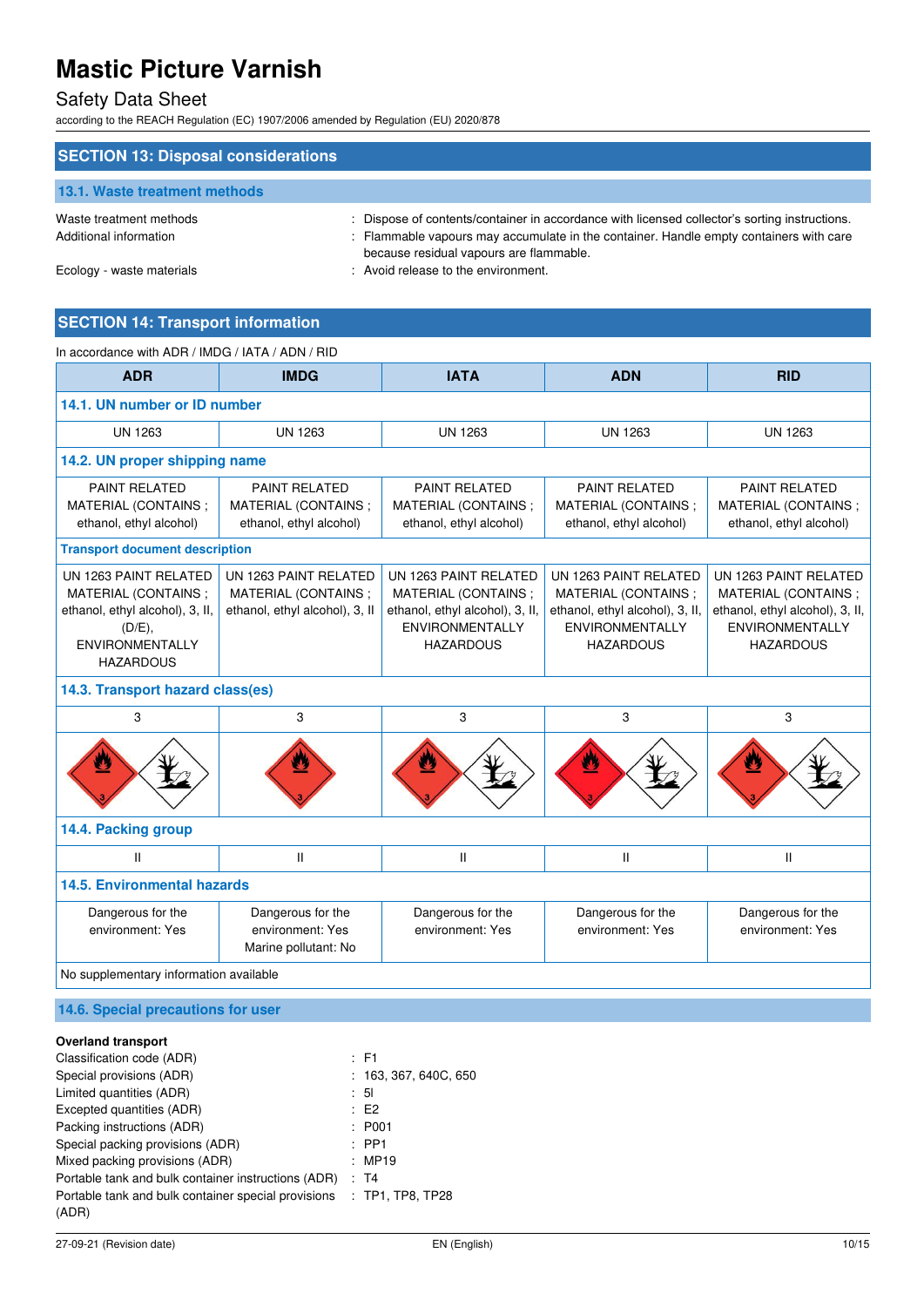# Safety Data Sheet

according to the REACH Regulation (EC) 1907/2006 amended by Regulation (EU) 2020/878

| Tank code (ADR)                                              | : L1.5BN                                                          |
|--------------------------------------------------------------|-------------------------------------------------------------------|
| Vehicle for tank carriage                                    | FL                                                                |
| Transport category (ADR)                                     | $\overline{c}$                                                    |
| Special provisions for carriage - Operation (ADR)            | : S2, S20                                                         |
| Hazard identification number (Kemler No.)                    | 33                                                                |
| Orange plates                                                |                                                                   |
|                                                              | 33<br>1263                                                        |
| Tunnel restriction code (ADR)                                | : $D/E$                                                           |
|                                                              |                                                                   |
| <b>Transport by sea</b>                                      |                                                                   |
| Special provisions (IMDG)                                    | : 163,367                                                         |
| Limited quantities (IMDG)                                    | 5L                                                                |
| Excepted quantities (IMDG)                                   | E2                                                                |
| Packing instructions (IMDG)                                  | P001                                                              |
| Special packing provisions (IMDG)                            | : PP1                                                             |
| IBC packing instructions (IMDG)                              | IBC02                                                             |
| Tank instructions (IMDG)                                     | T4                                                                |
| Tank special provisions (IMDG)                               | TP1, TP8, TP28                                                    |
| EmS-No. (Fire)                                               | : F-E                                                             |
| EmS-No. (Spillage)                                           | $: S-E$                                                           |
| Stowage category (IMDG)                                      | B                                                                 |
| Properties and observations (IMDG)                           | Miscibility with water depends upon the composition.<br>: 127,128 |
| MFAG-No                                                      |                                                                   |
| Air transport                                                |                                                                   |
| PCA Excepted quantities (IATA)                               | : E2                                                              |
| PCA Limited quantities (IATA)                                | Y341                                                              |
| PCA limited quantity max net quantity (IATA)                 | - 1 L                                                             |
| PCA packing instructions (IATA)                              | 353                                                               |
| PCA max net quantity (IATA)                                  | : 5L                                                              |
| CAO packing instructions (IATA)                              | 364                                                               |
| CAO max net quantity (IATA)                                  | 60L                                                               |
| Special provisions (IATA)                                    | A3, A72, A192                                                     |
| ERG code (IATA)                                              | : 3L                                                              |
| Inland waterway transport                                    |                                                                   |
| Classification code (ADN)                                    | : F1                                                              |
| Special provisions (ADN)                                     | : 163, 367, 640C, 650                                             |
| Limited quantities (ADN)                                     | 5 L                                                               |
| Excepted quantities (ADN)                                    | E <sub>2</sub>                                                    |
| Equipment required (ADN)                                     | PP, EX, A                                                         |
| Ventilation (ADN)                                            | : VE01                                                            |
| Number of blue cones/lights (ADN)                            | : 1                                                               |
| <b>Rail transport</b>                                        |                                                                   |
| Classification code (RID)                                    | $E$ F1                                                            |
| Special provisions (RID)                                     | 163, 367, 640C, 650                                               |
| Excepted quantities (RID)                                    | E <sub>2</sub>                                                    |
| Packing instructions (RID)                                   | P001                                                              |
| Special packing provisions (RID)                             | PP <sub>1</sub>                                                   |
| Mixed packing provisions (RID)                               | MP19                                                              |
| Portable tank and bulk container instructions (RID)          | : T4                                                              |
| Portable tank and bulk container special provisions<br>(RID) | : TP1, TP8, TP28                                                  |
| Tank codes for RID tanks (RID)                               | L1.5BN                                                            |
| Transport category (RID)                                     | : 2                                                               |
| Colis express (express parcels) (RID)                        | : CE7                                                             |
| Hazard identification number (RID)                           | : 33                                                              |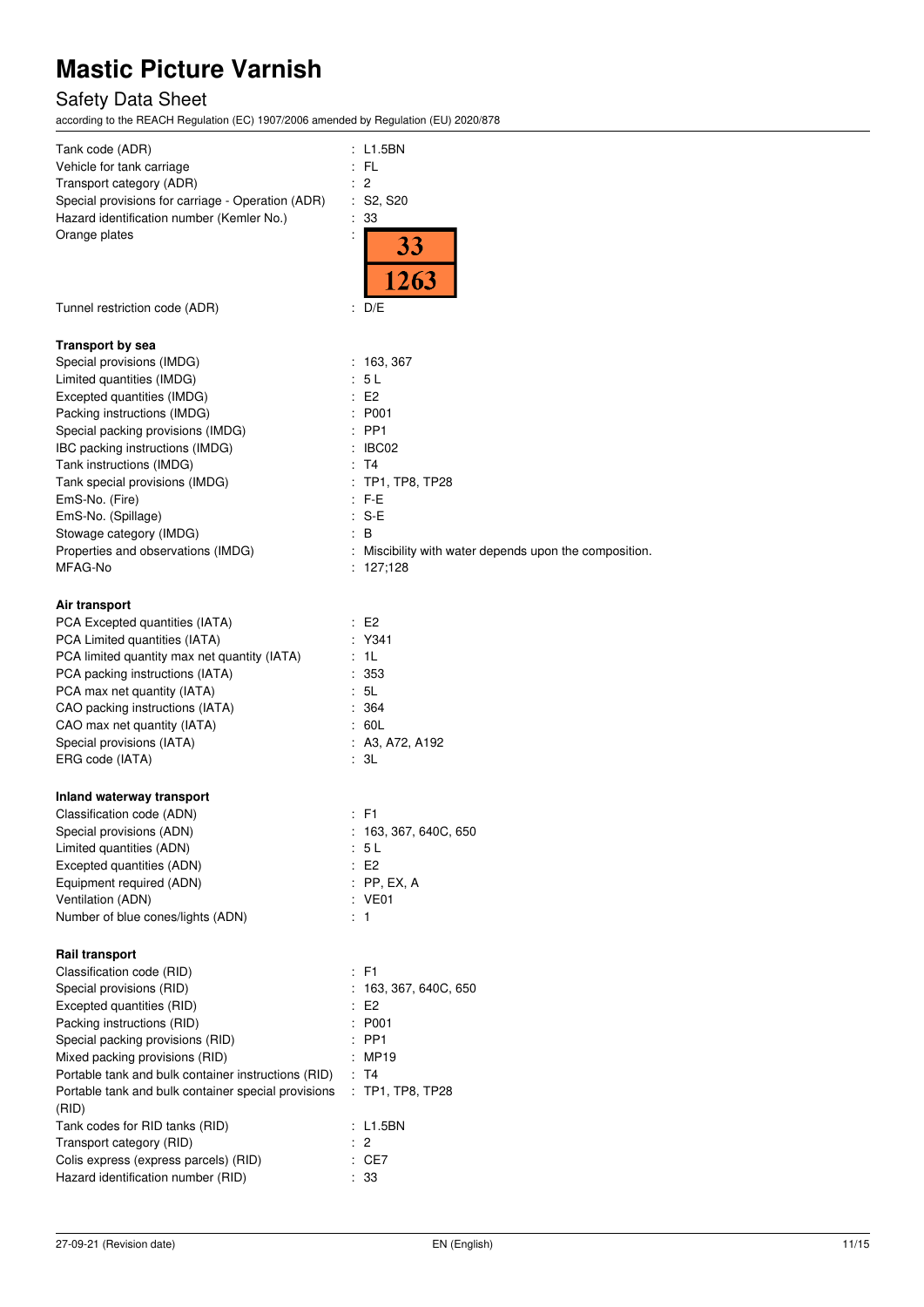## Safety Data Sheet

according to the REACH Regulation (EC) 1907/2006 amended by Regulation (EU) 2020/878

#### **14.7. Maritime transport in bulk according to IMO instruments**

Not applicable

### **SECTION 15: Regulatory information**

**15.1. Safety, health and environmental regulations/legislation specific for the substance or mixture** 

#### **15.1.1. EU-Regulations**

| <b>EU restriction list (REACH Annex XVII)</b> |                                                                                                             |  |
|-----------------------------------------------|-------------------------------------------------------------------------------------------------------------|--|
| Reference code                                | <b>Applicable on</b>                                                                                        |  |
| 3(a)                                          | Mastic Picture Varnish; acetone; propan-2-one; propanone; ethanol; ethyl alcohol; methanol; turpentine, oil |  |
| 3(b)                                          | Mastic Picture Varnish; acetone; propan-2-one; propanone; methanol; turpentine, oil                         |  |
| 3(c)                                          | Mastic Picture Varnish; turpentine, oil                                                                     |  |
| 40.                                           | acetone; propan-2-one; propanone; ethanol; ethyl alcohol; methanol; turpentine, oil                         |  |
| 69.                                           | methanol                                                                                                    |  |

Contains no substance on the REACH candidate list

Contains no REACH Annex XIV substances

Contains no substance subject to Regulation (EU) No 649/2012 of the European Parliament and of the Council of 4 July 2012 concerning the export and import of hazardous chemicals.

Contains no substance subject to Regulation (EU) No 2019/1021 of the European Parliament and of the Council of 20 June 2019 on persistent organic pollutants

Contains substance subject to Regulation (EU) 2019/1148 of the European Parliament and of the Council of 20 June 2019 on the marketing and use of explosives precursors.

ANNEX II REPORTABLE EXPLOSIVES PRECURSORS

List of substances on their own or in mixtures or in substances for which suspicious transactions and significant disappearances and thefts are to be reported to the relevant national contact point within 24 hours.

| <b>Name</b> | <b>CAS-No.</b> | <b>Combined</b>                    | Combined Nomenclature code for mixture without                                    |
|-------------|----------------|------------------------------------|-----------------------------------------------------------------------------------|
|             |                | <b>Nomenclature</b><br>  code (CN) | <b>Constituents which would determine classification under</b><br>another CN code |
| ∟Acetone    | 67-64-1        | 2914 11 00                         | ex 3824 99 92                                                                     |

Please see https://ec.europa.eu/home-affairs/system/files/2021-05/list\_of\_competent\_authorities\_and\_national\_contact\_points\_en.pdf

#### **Directive 2012/18/EU (SEVESO III)**

| Seveso III Part I (Categories of dangerous substances)                                                                                                                                                                                                                                                                                                                     | <b>Qualifying quantity (tonnes)</b> |                   |
|----------------------------------------------------------------------------------------------------------------------------------------------------------------------------------------------------------------------------------------------------------------------------------------------------------------------------------------------------------------------------|-------------------------------------|-------------------|
|                                                                                                                                                                                                                                                                                                                                                                            | <b>Lower-tier</b>                   | <b>Upper-tier</b> |
| P5a FLAMMABLE LIQUIDS<br>- Flammable liquids, Category 1, or<br>- Flammable liquids Category 2 or 3 maintained at a temperature above their boiling<br>point, or<br>— Other liquids with a flash point ≤ 60 °C, maintained at a temperature above their boiling<br>point                                                                                                   | 10                                  | 50                |
| <b>P5b FLAMMABLE LIQUIDS</b><br>- Flammable liquids Category 2 or 3 where particular processing conditions, such as high<br>pressure or high temperature, may create major-accident hazards, or<br>— Other liquids with a flash point $\leq 60$ °C where particular processing conditions, such as<br>high pressure or high temperature, may create major-accident hazards | 50                                  | 200               |
| <b>P5c FLAMMABLE LIQUIDS</b><br>Flammable liquids, Categories 2 or 3 not covered by P5a and P5b                                                                                                                                                                                                                                                                            | 5000                                | 50000             |
| E1 Hazardous to the Aquatic Environment in Category Acute 1 or Chronic 1                                                                                                                                                                                                                                                                                                   | 100                                 | 200               |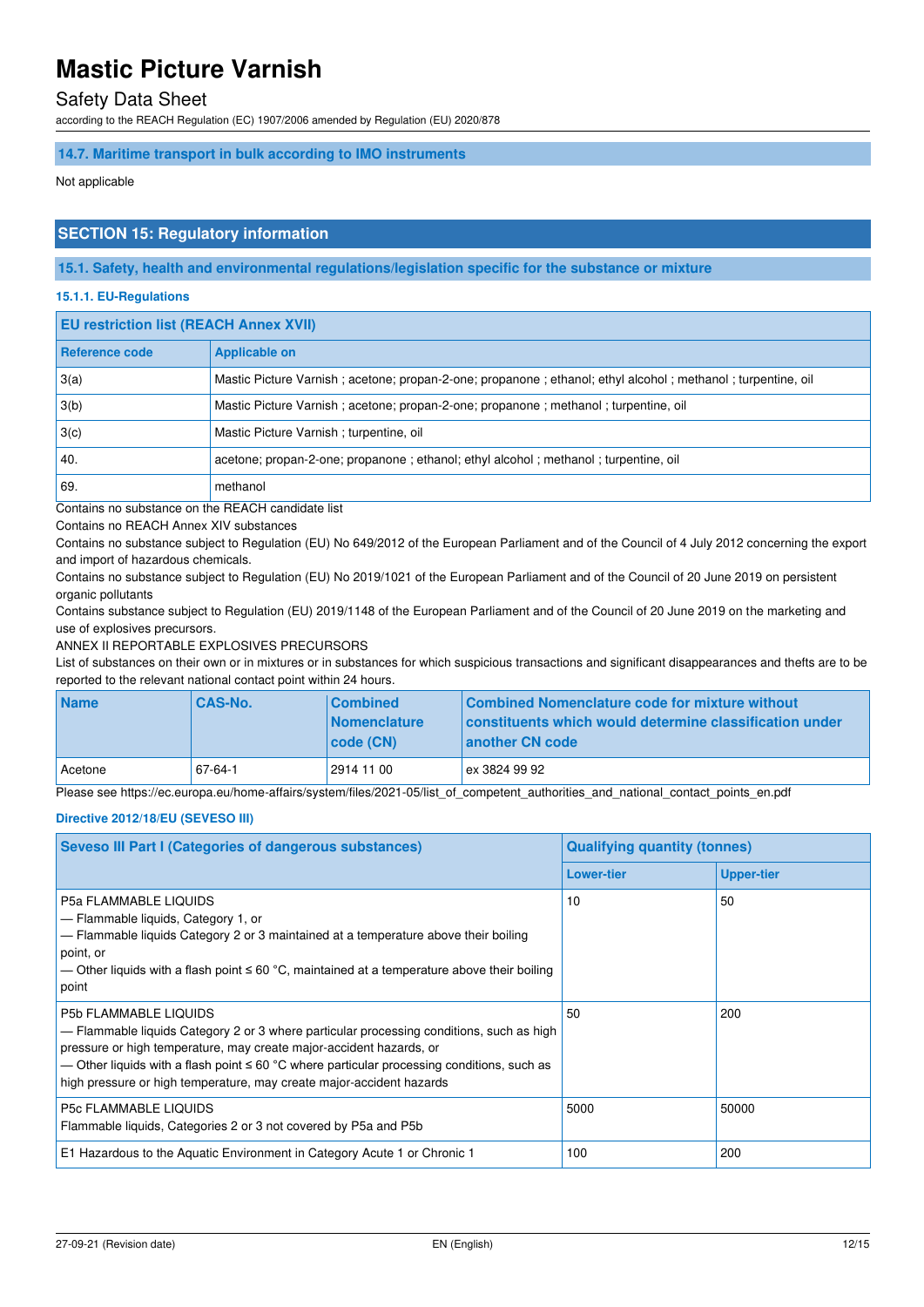# Safety Data Sheet

according to the REACH Regulation (EC) 1907/2006 amended by Regulation (EU) 2020/878

### **15.1.2. National regulations**

#### **Netherlands**

| SZW-lijst van kankerverwekkende stoffen<br>SZW-lijst van mutagene stoffen<br>SZW-lijst van reprotoxische stoffen – Borstvoeding<br>SZW-lijst van reprotoxische stoffen -<br>Vruchtbaarheid | : ethanol; ethyl alcohol, Mastic (resin), turpentine, oil are listed<br>: turpentine, oil is listed<br>: ethanol; ethyl alcohol is listed<br>: ethanol; ethyl alcohol is listed |
|--------------------------------------------------------------------------------------------------------------------------------------------------------------------------------------------|---------------------------------------------------------------------------------------------------------------------------------------------------------------------------------|
| SZW-lijst van reprotoxische stoffen – Ontwikkeling                                                                                                                                         | : ethanol; ethyl alcohol is listed                                                                                                                                              |

## **15.2. Chemical safety assessment**

No chemical safety assessment has been carried out

## **SECTION 16: Other information**

| <b>Indication of changes</b> |                                |               |                 |
|------------------------------|--------------------------------|---------------|-----------------|
| <b>Section</b>               | <b>Changed item</b>            | <b>Change</b> | <b>Comments</b> |
|                              | Revision date                  | Modified      |                 |
|                              | Supersedes                     | Modified      |                 |
|                              | SDS EU format                  | Modified      |                 |
| 2.2                          | Precautionary statements (CLP) | Modified      |                 |
| 11.1                         | ATE CLP (oral)                 | Modified      |                 |
| 11.1                         | ATE CLP (dermal)               | Modified      |                 |
| 11.1                         | ATE CLP (dust, mist)           | Modified      |                 |
| 15.1                         | <b>REACH Annex XVII</b>        | Added         |                 |
| 16                           | Data sources                   | Modified      |                 |

| <b>Abbreviations and acronyms:</b> |                                                                                     |  |
|------------------------------------|-------------------------------------------------------------------------------------|--|
| <b>ADR</b>                         | European Agreement concerning the International Carriage of Dangerous Goods by Road |  |
| <b>ATE</b>                         | <b>Acute Toxicity Estimate</b>                                                      |  |
| CAS                                | CAS (Chemical Abstracts Service) number                                             |  |
| <b>CLP</b>                         | Classification Labelling Packaging Regulation; Regulation (EC) No 1272/2008         |  |
|                                    | CMR: Carcinogeen, Mutageen, Reprotoxisch                                            |  |
|                                    | <b>CSA: Chemical Safety Assessment</b>                                              |  |
|                                    | <b>CSR: Chemical Safety Report</b>                                                  |  |
| <b>DNEL</b>                        | Derived-No Effect Level                                                             |  |
|                                    | EC50: Median Effective Concentration (required to induce a 50% effect)              |  |
|                                    | EINECS: European Inventory of Existing Commercial Chemical Substances               |  |
|                                    | GHS: Globally Harmonized System of Classification and Labelling of Chemicals        |  |
|                                    | IATA: International Air Transport Association                                       |  |
|                                    | IMDG: International Maritime Code for Dangerous Goods                               |  |
|                                    | LC50: Lethal concentration, 50 percent                                              |  |
|                                    | LD50: Lethal dose, 50 percent                                                       |  |
| <b>PBT</b>                         | Persistent Bioaccumulative Toxic                                                    |  |
|                                    | PNEC: Predicted No Effect Concentration (for environment)                           |  |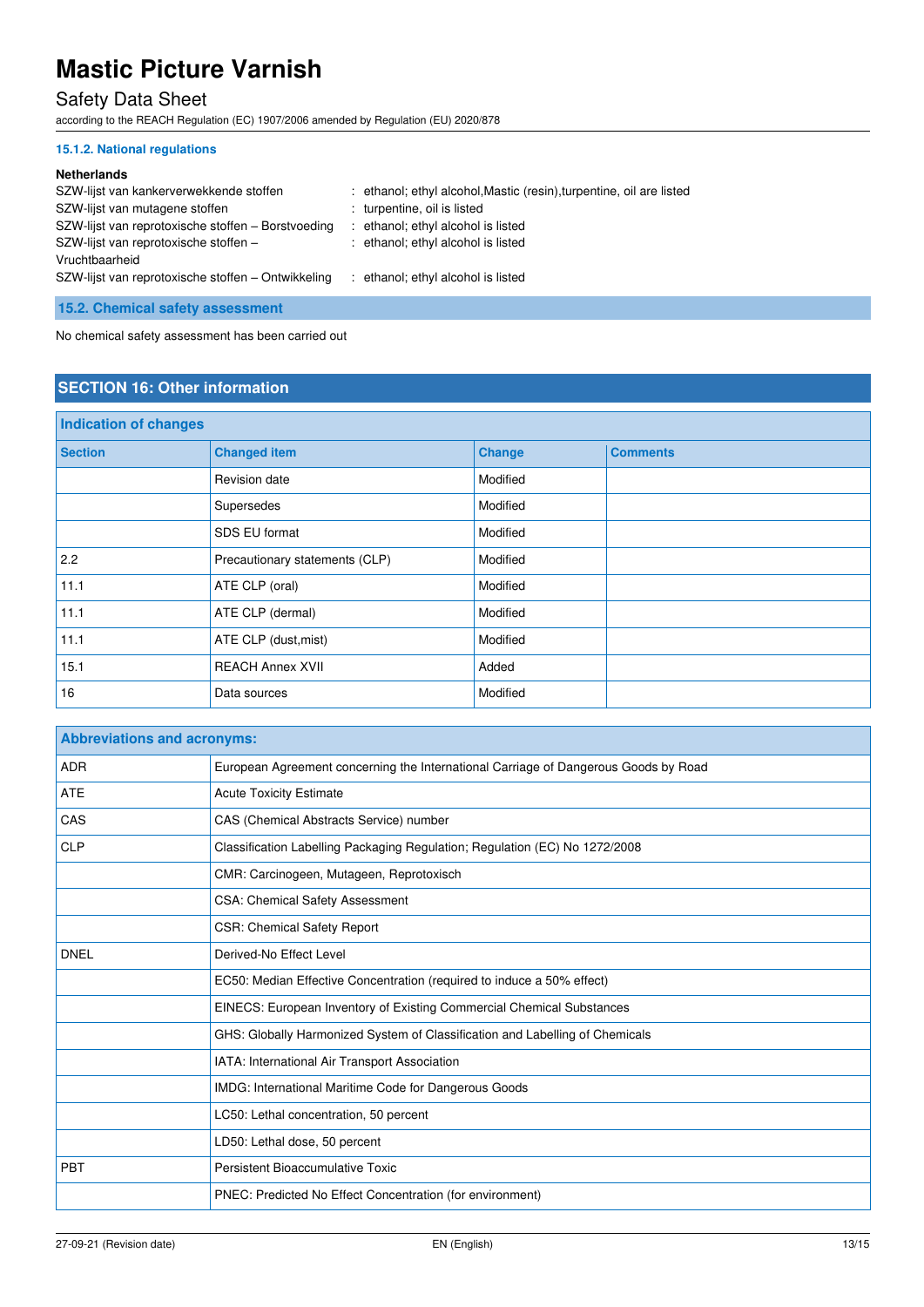## Safety Data Sheet

according to the REACH Regulation (EC) 1907/2006 amended by Regulation (EU) 2020/878

| <b>Abbreviations and acronyms:</b> |                                                                                                                                                                                        |  |
|------------------------------------|----------------------------------------------------------------------------------------------------------------------------------------------------------------------------------------|--|
|                                    | REACH: Registration, Evaluation and Authorisation of Chemical substances                                                                                                               |  |
|                                    | RID: Règlement international concernant le transport des marchandises dangereuses par chemin de fer (Regulations<br>Concerning the International Transport of Dangerous Goods by Rail) |  |
|                                    | SVHC: Substances of Very High Concern                                                                                                                                                  |  |
| vPvB                               | Very Persistent and Very Bioaccumulative                                                                                                                                               |  |

Data sources **1997/2006** : ECHA (European Chemicals Agency). according to Regulation (EC) No. 1907/2006

(REACH) with its amendment Regulation (EU) 2020/878. Other information **in the contract of the Contract Contract Contract Contract Contract Contract Contract Contract Contract Contract Contract Contract Contract Contract Contract Contract Contract Contract Contract Contract** 

This information is based on current knowledge. Consistency of data in the SDS with CSR is considered, as far as the information is available at the time of compilation (cfr Revision date and Version number). DISCLAIMER OF LIABILITY The information in this SDS was obtained from sources which we believe are reliable. However, the information is provided without any warranty, express or implied, regarding its correctness. The conditions or methods of handling, storage, use or disposal of the product are beyond our control and may be beyond our knowledge. For this and other reasons, we do not assume responsibility and expressly disclaim liability for loss, damage or expense arising out of or in any way connected with the handling, storage, use or disposal of the product. This SDS was prepared and is to be used only for this product. If the product is used as a component in another product, this SDS information may not be applicable.

| Full text of H- and EUH-statements: |                                                                   |  |  |
|-------------------------------------|-------------------------------------------------------------------|--|--|
| Acute Tox. 3 (Dermal)               | Acute toxicity (dermal), Category 3                               |  |  |
| Acute Tox. 3 (Inhalation)           | Acute toxicity (inhal.), Category 3                               |  |  |
| Acute Tox. 3 (Oral)                 | Acute toxicity (oral), Category 3                                 |  |  |
| Acute Tox. 4 (Dermal)               | Acute toxicity (dermal), Category 4                               |  |  |
| Acute Tox. 4 (Inhalation)           | Acute toxicity (inhal.), Category 4                               |  |  |
| Acute Tox. 4 (Oral)                 | Acute toxicity (oral), Category 4                                 |  |  |
| Aquatic Chronic 1                   | Hazardous to the aquatic environment - Chronic Hazard, Category 1 |  |  |
| Aquatic Chronic 2                   | Hazardous to the aquatic environment - Chronic Hazard, Category 2 |  |  |
| Asp. Tox. 1                         | Aspiration hazard, Category 1                                     |  |  |
| Eye Irrit. 2                        | Serious eye damage/eye irritation, Category 2                     |  |  |
| Flam. Liq. 2                        | Flammable liquids, Category 2                                     |  |  |
| Flam. Liq. 3                        | Flammable liquids, Category 3                                     |  |  |
| H225                                | Highly flammable liquid and vapour.                               |  |  |
| H <sub>226</sub>                    | Flammable liquid and vapour.                                      |  |  |
| H301                                | Toxic if swallowed.                                               |  |  |
| H302                                | Harmful if swallowed.                                             |  |  |
| H304                                | May be fatal if swallowed and enters airways.                     |  |  |
| H311                                | Toxic in contact with skin.                                       |  |  |
| H312                                | Harmful in contact with skin.                                     |  |  |
| H315                                | Causes skin irritation.                                           |  |  |
| H317                                | May cause an allergic skin reaction.                              |  |  |
| H319                                | Causes serious eye irritation.                                    |  |  |
| H331                                | Toxic if inhaled.                                                 |  |  |